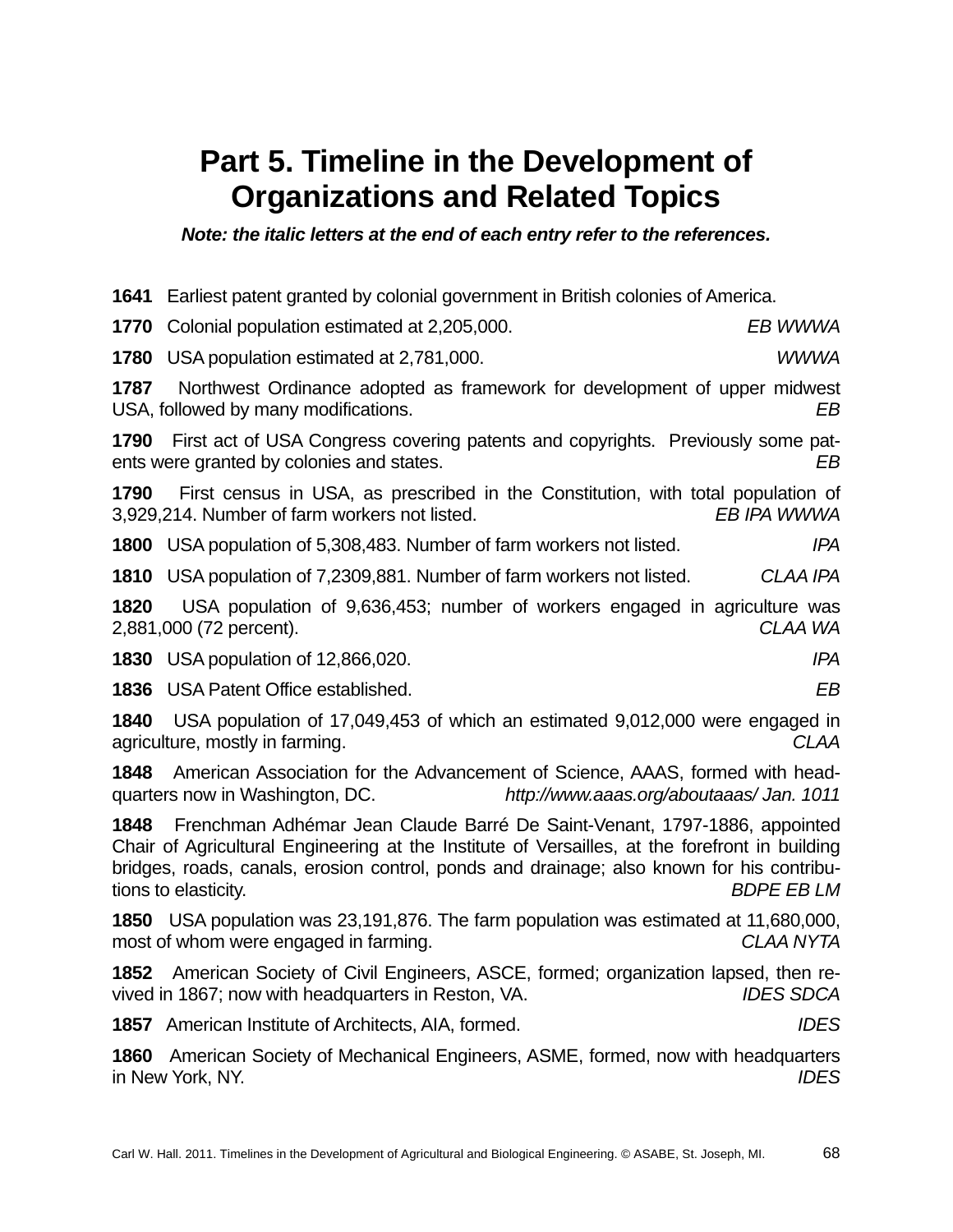**1860** USA population of 31,443,321 with estimated farm population of 15,141,000, most of whom were engaged in farming. *CLAA NYTA WWWA* 

**1862** United States Department of Agriculture (USDA) established and Morrill Land Grant College Act (two separate acts) approved by President Abraham Lincoln. This act became the forerunner of the Land Grant College system. The USDA was given cabinet status in 1889. *AH(Apr1970) CLAA SA247(1982) YA1963* 

**1862** Homestead Act passed by Congress. This made western land (USA) available for settlers and railroads. *CLAA AH(Oct1962) SA247(1982)* 

**1866** Act passed by Congress legalizing use of metric units, still in effect in 2011. *CLAA YA1954* 

**1870** USA population of 39,818,449 with 47.4 percent gainfully engaged in agriculture. *CLAA NYTA WWWA* 

**1880** USA population of 50,155,783 with farm population of 22,9981,000 (estimated), most of whom were engaged in farming. *CLAA NYTA* 

**1884** Institute of Electrical and Electronics Engineers, IEEE, began; originally the American Institute of Electrical Engineers, AIEE, which later incorporated the Institute of Radio Engineers, IRE. *IDES SDCA* 

**1887** Hatch Experiment Station legislation passed by Congress providing federal grants to states for agricultural experimentation, followed in 1888 by the establishment of the Office of Experiment Stations in the USDA. *CLAA YA1899* 

**1890** USA population of 62,947,714 with farm population of 26,379,000 (estimated), most of whom were engaged in farming. *CLAA NYTA* 

**1893** National Association of Agricultural Equipment Manufacturers formed. This was the forerunner of the National Association of Agricultural and Vehicle Manufacturers (1884), the Farm Equipment Institute (FE, 1908), the Farm and Industrial Equipment Institute (FIEI, 1964), the Equipment Manufacturer's Institute (EMI, 1990), and the Association of Equipment Manufacturers (AEM, 2002). *HYMP*

**1893** Society for the Promotion of Engineering Education, SPEE, formed; renamed the American Society for Engineering Education, ASEE. *IDES*

**1894** American Society of Heating, Refrigeration and Air-Conditioning Engineers, ASH-RAE, formed by the merger of the American Society of Heating and Ventilating Engineers in 1954 and the American Society of Refrigerating Engineers in 1959. *ASHRAE SDCA* 

**1885** Tau Beta Pi, an honorary student engineering organization, formed; absorbed Pi Tau Sigma, another honorary student engineering organization, at a later date. *IDES*

**1896** Rural Free Delivery, RFD, established in USA for delivery of mail to rural areas. *CLAA FFFR*

**1897** Honor Society of Phi Kappa Phi organized at the University of Maine, Orono, ME, with name adopted in 1900. *FPKP89:2(2009)* 

**1898** American Society for Testing Materials, ASTM, formed as a non-profit agency to promote development of standards and materials. *RS15(2008)*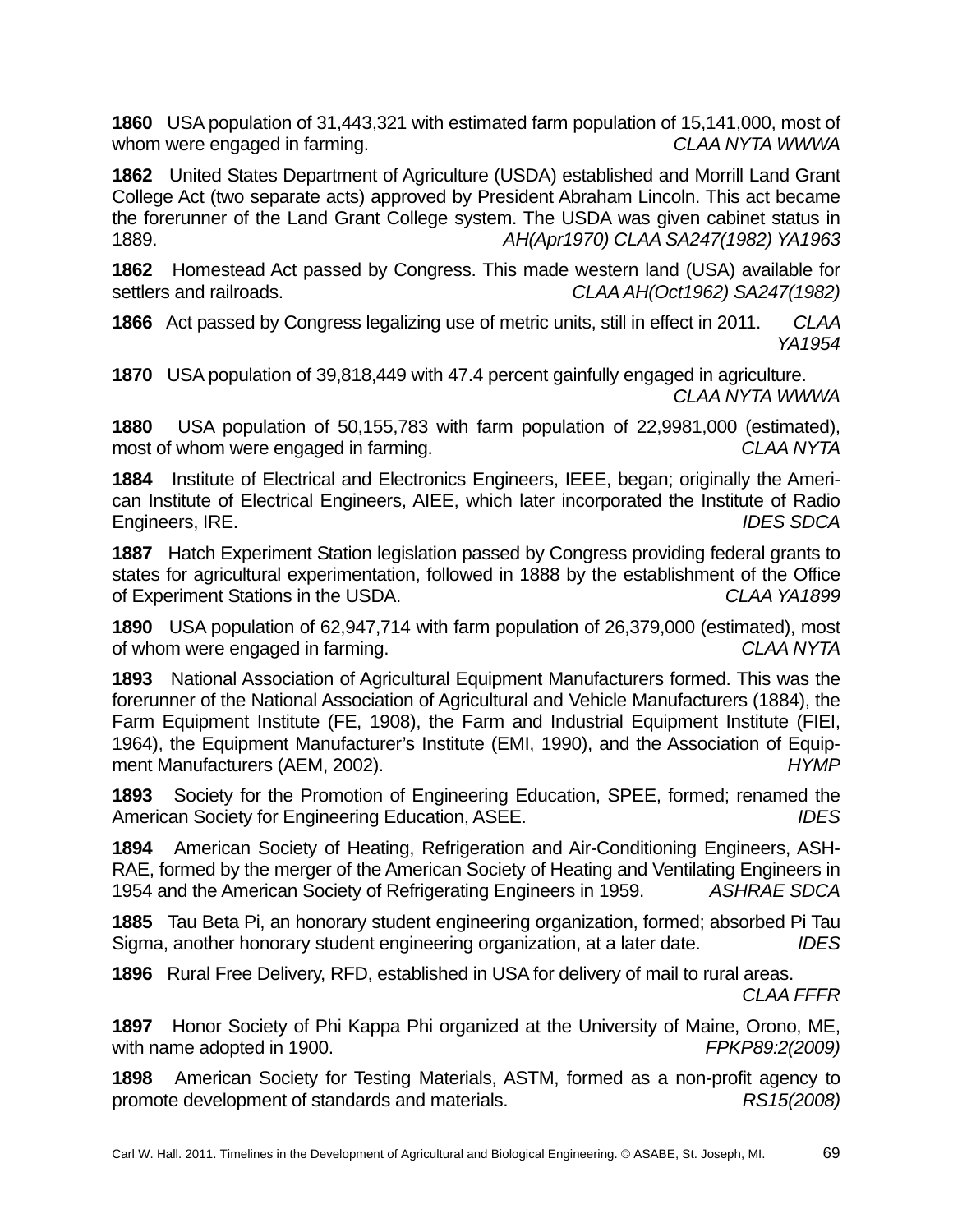**1900** USA population was 75,994,575, of which the farm population was estimated at 29,414,000, most of whom were engaged in farming. *CLAA NYTA WA* 

**1901** National Bureau of Standards, NBS, established by act of Congress, name later changed to National Institute of Standards and Technology, NIST, in 1988. *NIST* 

**1902** Reclamation Act passed establishing Bureau of Reclamation (in various agencies through its history, now in USDA). *CLAA* 

**1902** Considered the birth of 4-H Clubs. Started as youth educational clubs by A. B. Graham in Ohio, 4-H Clubs became the responsibility of the USDA, encouraged by Seaman A. Knapp, ??-1911, of the USDA in 1907, and became a part of the Cooperative Agricultural Extension Service, established in 1914. **HHT YA1963 HHT YA1963** 

**1904** United Engineering Foundation formed in New York, NY. *IDES* 

**1905** Society of Automotive Engineers, SAE, founded as Society of Automobile Engineers, which merged in 1916 with the Society of Tractor Engineers; now headquartered in Warrendale, PA. *HPFM EA SAE* 

**1905** Bureau of Forestry originally established in 1901, renamed the Forest Service and transferred to U. S. Department of Agriculture. *CLAA* 

**1905** First professional agricultural engineering curriculum established in the USA at Iowa State University, headed by Jay Brownlee Davidson, 1880-1957. *GEA VCDFF* 

**1906** Illuminating Engineering Society, IES, formed, now Illuminating Engineering Society of North America, IESNA. *IDES* 

**1907** First state license issued to practice engineering, in Wyoming. Licensed individuals became known as professional engineers (PE). *PE(2007)* 

**1907** American Society of Agricultural Engineers, ASAE, formed by 18 charter members; renamed the American Society of Agricultural and Biological Engineers, ASABE, in 2005. Jay Brownlee Davidson, 1880-1957, was the first president. *HL1972 SDCA VCDFF* 

**1907** *Transactions of the American Society of Agricultural Engineers* published as a record of the Society. (The word "of" was not in the title until volume 9, 1916.) Continued through 1935 (see 1958). *AEI SDCA* 

**1908** American Institute of Chemical Engineers, AIChE, formed. *IDES SDCA* 

**1910** Forest Products Laboratory established in the Forest Service and located at the University of Wisconsin, Madison, WI. *CLAA YA1962* 

**1910** USA population of 92,228,496 of which the farm (rural) population was estimated as 32,077,000. *AS CLAA NYTA WA* 

**1912** Parcel post system of mail delivery established by Congress. *CLAA* 

**1913** First ASAE Standard published, which covered "conventional signs for Agricultural Engineers." *RS(Feb2008)* 

**1914** Smith-Lever Act passed by Congress to support cooperative agricultural state extension services to provide educational services. The first was at the University of Idaho in 1913. *CLAA YA1966*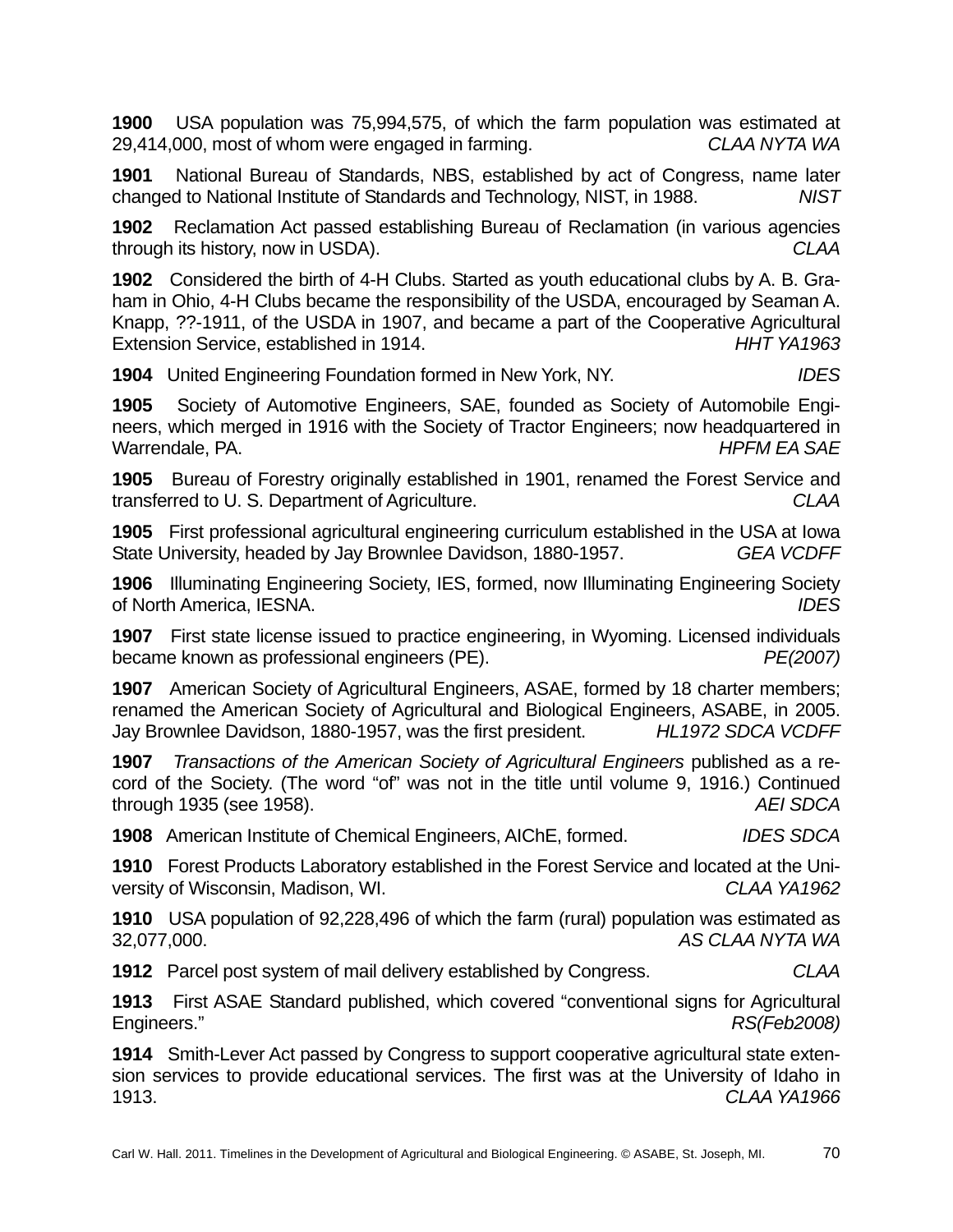**1916** U. S. Grain Standards Act enacted; modified and enlarged many times in the years that followed. Originally required compliance for grain sold in interstate and foreign commerce. *CLAA YA1954* 

**1917** The Smith-Hughes Vocational Education Act approved by Congress to assist the states in providing vocational training, primarily in agriculture, home economics, and related activities. *CLAA* 

**1918** American National Standards Institute, ANSI, formed by several organizations. It became the USA representative on the International Standards Organization, ISO.

*RS(Feb2008)* 

**1920** American Engineering Council, AEC, formed with Herbert Hoover, 1874-1964, who later became president of the USA, as its first president. It was the governing body of the Federated American Engineering Societies, FAES, which was encouraged to devote efforts to the public interest, joined by ASAE (continued until 1940). *SDCA* 

**1920** National Council of Engineering Examiners, NCEE, formed in USA, now National Council of Examiners for Engineering and Surveying, NCEES, with headquarters in Clemson, SC. *IDES* 

**1920** *Agricultural Engineering* first published as a journal by ASAE. Its first editor was Frank P. Hanson, followed by Raymond Olney in 1921 and others through the years. The journal was continued through 1993, then renamed *Resource. HYMP SDCA* 

**1920** ASAE initiated Technical Divisions and Geographical Sections, adjusted over the years to serve interests of members and goals of the organization. *RSNov(2007)* 

**1920** USA population of 106,089,000 of which 31,614,000 were living on farms.

*AS CLAA NYTA* 

**1921** Raymond Olney, 1885-1980, hired as part-time secretary-treasurer of ASAE and editor of publications (see 1925). *ASABECal SDCA* 

**1923** Office of Director of Extension Work (in home and agriculture) and the Extension Service established in the USDA. *CLAA* 

**1924** Farm engineering and testing unit formed at Oxford University, UK. It became the Institute for Research in Agricultural Engineering in 1932, the National Institute of Agricultural Engineering in 1942, AFRC Institute of Engineering Research in 1986, and AFRC Silsoe Research Institute in 1991, at Silsoe, Bedfordshire, UK. *AE(Sept1991)* 

**1925** Raymond Olney, 1885-1980, named full-time secretary, treasurer, and publisher of ASAE serving from 1925-1953 and treasurer until 1956. ASAE permanently established in St. Joseph, MI. *SDCA* 

**1925** American Dry Milk Institute, ADMI (USA and Canada), formed in Chicago, IL. Considerable credit for the success and contributions of the organization given to Charles Earl Gray, 1881-1944. *IB WWWA* 

**1927** Ralph A. Palmer, 1904-2001, joined ASAE staff as assistant secretary. He handled many assignments until his retirement in 1969, with breaks for service with the CCC in 1932-1936 and with the U. S. Air Corps in 1941-1945. *ASABEStaff SDCA GMP*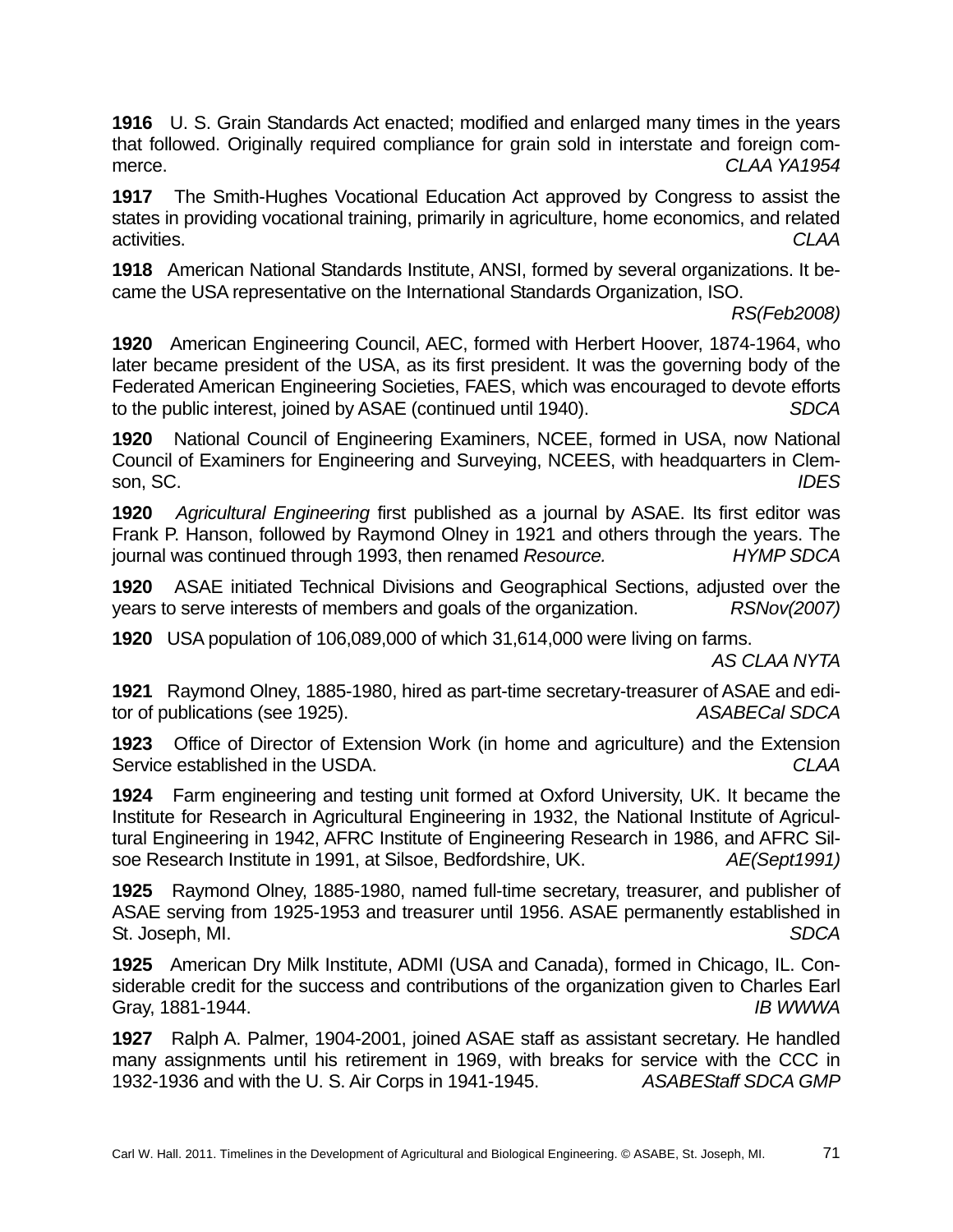**1927** ASAE adopted standard specification for tractor power take-off components to promote implement-tractor interchangeability, leading to numerous ASAE Standards.

*ASABEStaff RS(Feb2008)* 

**1928** Buchanan amendment to the USDA appropriation by Congress provided for soil erosion research. *CLAA YA1970* 

**1928** Future Farmers of America, FFA, founded to provide preparation for leadership in agriculture. *CLAA* 

**1929** MidWest (Farm Buildings) Plan Service initiated at Iowa State University, led by Henry Giese. In 1933 about 15 land grant universities and USDA were participating.

*RS(Mar2000) SDCA* 

**1930** USA population of 122,775,000, with a rural population of 30,529,000. *AS NYTA USBF* 

**1930** President Herbert Hoover signed bill authorizing Bureau of Agricultural Engineering, created in 1931 in USDA. *SDCA* 

**1932** Engineers' Council for Professional Development, ECPD, formed in New York, NY; now known as Accreditation Board for Engineering and Technology, ABET, with headquarters in Baltimore, MD. *IDES* 

**1932** Society of Manufacturing Engineers, SME, formed. *IDES* 

**1933** National Council of Student Branches of ASAE formed, although student branches had been formed much earlier at universities, with four recorded in existence in 1919: Iowa, Nebraska, Mississippi, and Ohio. *SDCA GMP* 

**1933** Soil Conservation Service, SCS, created by Congress, in Department of Interior, transferred to USDA in 1935; initiated studies on vegetative waterways in 1935, beginning in South Carolina, Oklahoma, Pennsylvania, and other states. *ASABECal* 

 *CLAA RS(Feb2000)* 

**1933** First erosion control project launched in Coon Valley, WI. *GMP* 

**1933** Tennessee Valley Authority, TVA, established by Congress. It led to considerable agricultural engineering studies and development. *GEA SDCA* 

**1934** National Society of Professional Engineers, NSPE, formed in New York, NY, now with headquarters in Alexandria, VA. **IDES IDES** 

**1935** Rural Electrification Administration, REA, established by executive order of the president, approved by Congress in 1936 and incorporated into the USDA in 1939.

*ASABECal CLAA GEA RS(2007)* 

**1935** Bankhead-Jones Act passed by Congress expanded support for agricultural research in USDA. *CLAA* 

**1935** National Soil Dynamics Laboratory (now National Tillage Machinery Laboratory) established by the USDA at Auburn University, Auburn, AL. *HYMP HL1990 CLAA RS4(2007) WWWA YA1960*

**1936** Canadian Council of Professional Engineers, CCPE, founded in Ottawa, Canada. *SDCA*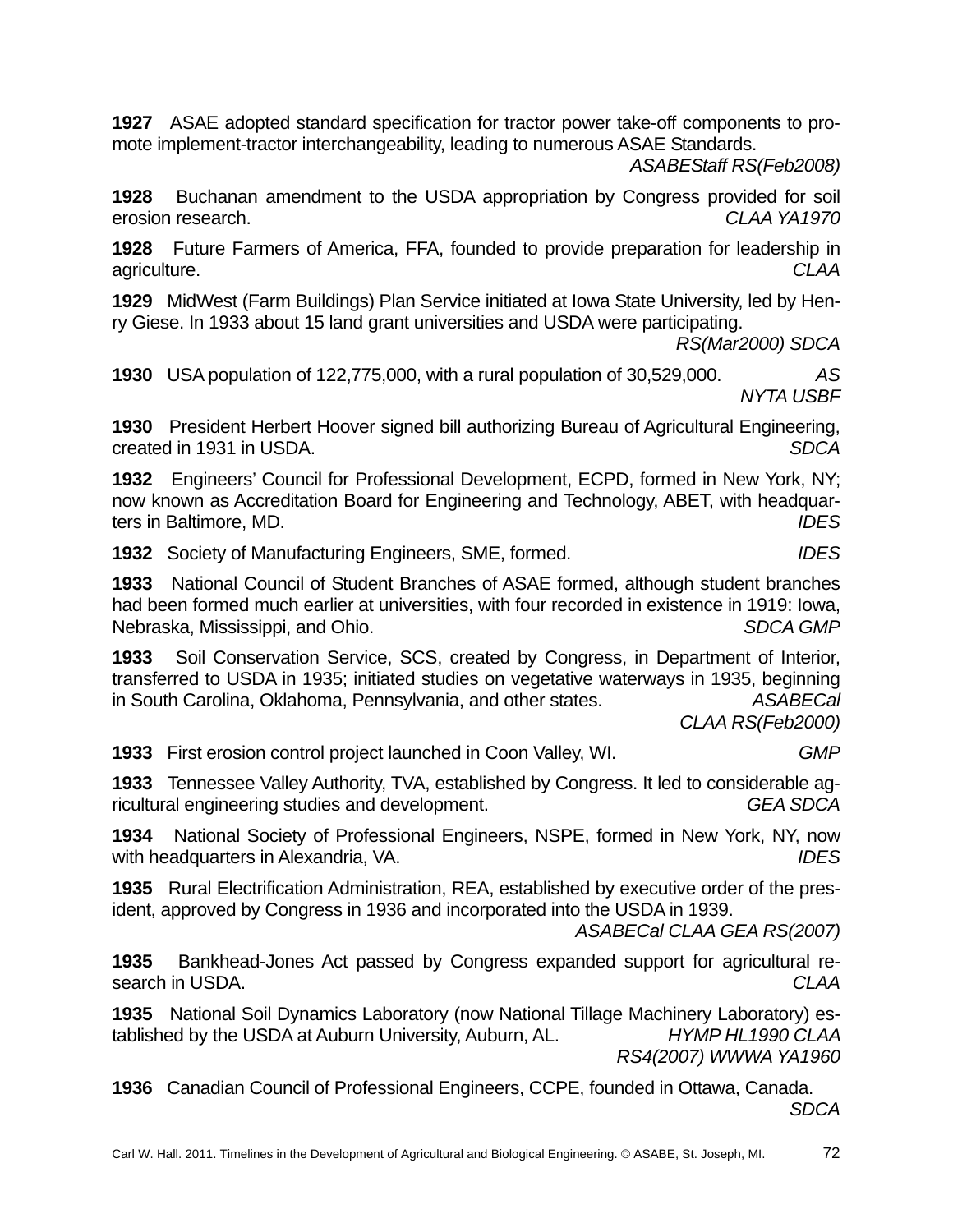**1937** First Soil Conservation district formed by USDA. *CLAA* 

**1938** Federal Food, Drug, and Cosmetic Act passed by Congress, implemented by the Food and Drug Administration, FDA. *FT(Sept1989)* 

**1938** Industrial Research Institute, IRI, founded in New York, NY, now with headquarters in Washington, DC. *IDES* 

**1939** Agricultural Marketing Service, AMS, established by USDA. *CLAA* 

**1939** Institute of Food Technology, IFT, formed, with headquarters now in Chicago, IL; includes a food engineering unit and publishes *Food Technology. FT(Sept1989)* 

**1940** USA population of 131,820,000 including estimated farm population of 30,840,000. *AS CLAA NYTA USBF*

**1941** USDA reorganized by placing research and related activities under the direction of Agricultural Research Administration, ARA. *YA1962* 

**1941** American Society for Nondestructive Testing, ASNT, formed. *IDES* 

**1942** Grand Coulee Dam completed on Columbia River, in Washington state, provided electricity and irrigation to eleven western states. *GEA* 

**1943** Engineering research functions transferred from Bureau of Agricultural Chemistry and Engineering to Bureau of Plant Industry, Soils, and Agricultural Engineering. Unit superseded by ARS in 1953. *USDA* 

**1944** Following cooperative work of three associations initiated in the late 1920s, the Modern 3-A Sanitary Standards established to provide a basis for sanitarians, equipment fabricators, and processors to assure public health for food processing equipment (see 2002). *ASSI* 

**1944** Small watershed program initiated by USDA as a part of the Flood Control Act and other watershed programs in following years. *RS(Feb2000)* 

**1945** Bankhead-Flannagan Act approved by Congress for expansion of county extension work for farm and home. *CLAA* 

**1945** United Nations Food and Agriculture Organization, FAO, organized with headquarters in Rome, Italy. *CLAA* 

**1947** International Organization for Standardization, ISO, formed in Geneva, Switzerland. The USA member body is American National Standards Institute, ANSI, New York, NY, formed in 1918. The Standards Council of Canada, SCC, Ottawa, Canada, is also a member body of ISO. *IDES RS15(2008)*

**1947** American Institute of Biological Sciences, AIBS, formed, with headquarters in Washington, DC; publishes *BioScience*. *AIBS* 

**1948** Institute of Industrial Engineers, IIE, formed. *IDES* 

**1948** Union Panamericana de Asociaciones de Ingenieros, UPADI, formed, with headquarters now in San Juan, PR. *IDES* 

**1949** Rural telephone program authorized by Congress and amended to Rural Electric Administration, REA, program. *CLAA YA1960*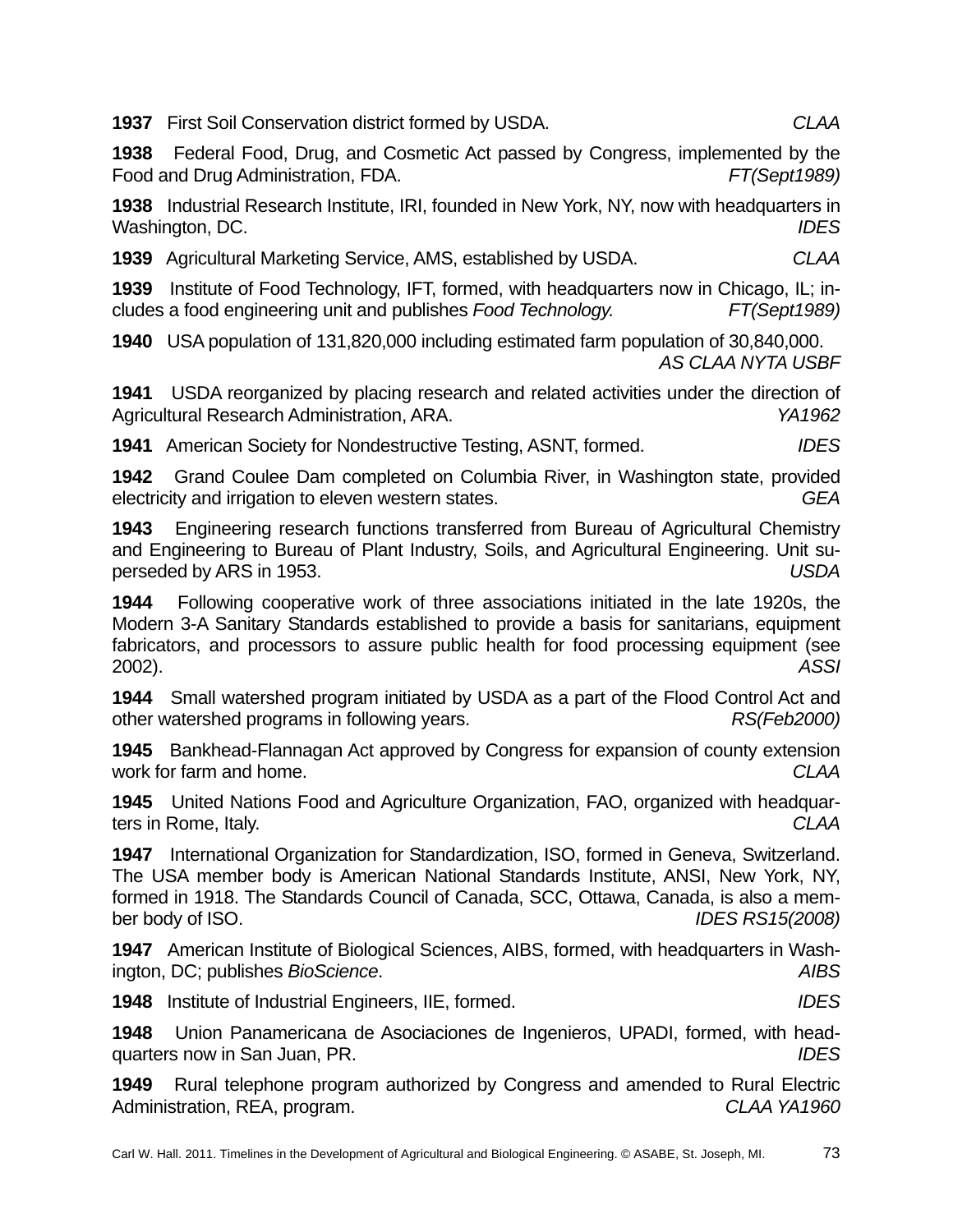**1949** Institution of Agricultural Engineers, IAE, formed, London, England. *SDCA* 

**1950** USA population of 151,132,000 of which 54,056,000 lived in rural areas, of which 31,431,000 were nonfarm rural and 25,058,000 estimated as farm population. Previous to 1950 there was no clear distinction (or confusing information) between rural, agriculture, and farm population. An estimate is that eleven percent of the population was gainfully employed in agriculture, not necessarily on the farm. *AS CLAA USBF* 

**1950** National Science Foundation, NSF, authorized as an independent federal agency in Washington, DC, to fund research, with headquarters now in Arlington, VA. Engineering established as a separate directorate in 1981. *IDES SDCA*

**1950** Society of Women Engineers, SWE, founded. *IDES* 

**1950** Junior Engineering and Technology Society, JETS, founded to promote engineering and technology to high school students. *PE(June2010)* 

**1950** First of a series of six agricultural engineering books financed by the Ferguson Foundation and published by John Wiley and Sons. The first book was *Farm Structures,* by H. J. Barre and L. L. Sammet. *SDCA* 

**1953** Agricultural Research Service, ARS, established in the USDA replacing the Agricultural Research Administration, ARA. Agricultural engineers were placed under two large administrative areas: the Agricultural Research Service, ARS, and and the Agricultural Marketing Service, AMS. Within the ARS, agricultural engineers were in the Soil and Water Conservation Research Division and the Agricultural Engineering Research Division (headed by E. G. McKibben). Within the AMS, agricultural engineers were in the Marketing Research Division. *CLAA SDCA* 

**1953** Foreign Agricultural Service, FAS, and Agricultural Marketing Service, AMS, combined into a marketing and foreign agricultural group by USDA. *USDA* 

**1953** Frank B. Lanham named secretary and chief executive officer of ASAE, after an initial appointment in 1952 at ASAE headquarters, serving until 1955, at which time Ralph A. Palmer was named interim secretary. *SDCA* 

**1954** *Agricultural Engineers Yearbook*, edited by Ray Olney and James Basselman, first published by ASAE. *AEI SDCA* 

**1955** The American Academy of Environmental Engineers, AAEE, formed, with headquarters now in Annapolis, MD. *AAEE* 

**1956** ASAE became an associate member of Engineers Joint Council, EJC, and advanced to constituent member in 1961. *SDCA* 

**1956** *Journal of Agricultural Engineering Research* by the British Society of Agricultural Engineers, Silsoe, England, and published by the Academic Press, followed by the journal *Biosystems Engineering* in 2002, later published by Elsevier, Oxford, UK. *AEI IDAEI* 

**1956** Jimmy L. Butt named Executive Vice President of ASAE, serving through 1986.

*SDCA TDC*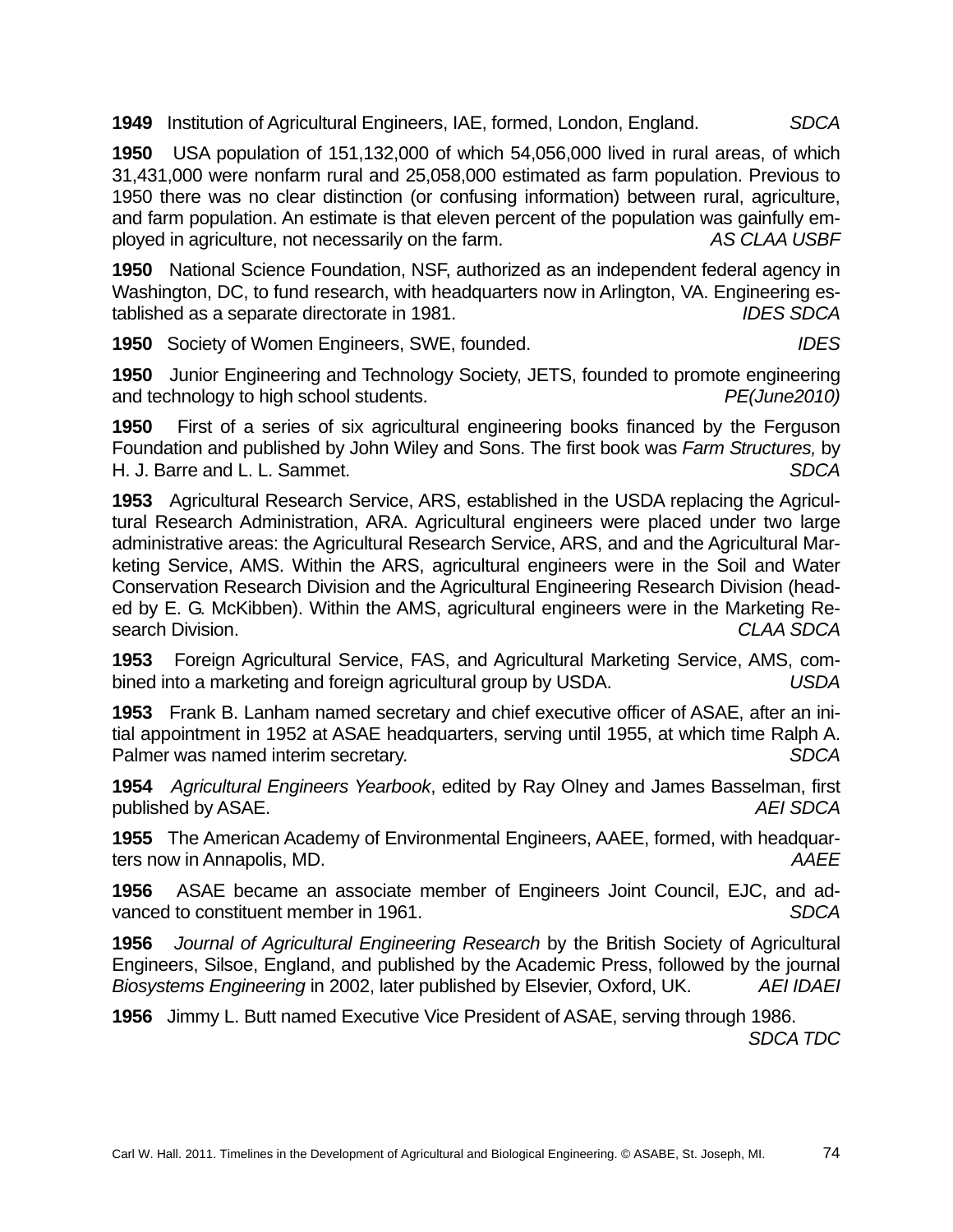**1958** ASAE began publishing of a new series of *Transactions of the ASAE* (2006 and later, *Transactions of the ASABE)*, primarily devoted to reviewed research articles. An earlier edition of *Transactions* was published 1907-1935 (see 1907). *AEI SDCA* 

**1958** Canadian Society of Agricultural Engineering, CSAE, formed; renamed Canadian Society for Bioengineering (CSBE) (La Société Canadienne de Génie Agroalimentaire et de Bioingénierie) in 2004. *IDAEI SDCA* 

**1959** *Canadian Agricultural Engineering*, journal published by CSAE. *AEI SDCA*

**1959** Alpha Epsilon, honorary society for Agricultural Engineers, formed at University of Missouri, Columbia, MO, Donald Brooker, co-founder; celebrated golden anniversary in 2009. *ASABECal* 

**1960** Importance of biological engineering in educational departments, industry and ASAE brought to the front by G. W. Giles, followed in 1965 by the incorporation of "Biological" in the name of the academic program at North Carolina State University, Raleigh, NC. *TDC*

**1960** USA population of 179,323,175 of which 54,042,000 were rural with 40,567,000 identified as nonfarm rural and 13,474,000 as farm rural. Census data after 1960 began to distinguish separately farm and agricultural workers and rural population as a part of the total USA population, although references differ in numbers of people involved. Census data available also include the average size of farm, which might give a measure of the extent of mechanization and electrification, but this is not given here because of the changing base of total land used for farming/agriculture. *AA USBF* 

**1961** ASAE became a full member of CIGR (Commission Internationale du Genie Rural) after several years of association. CIGR originally formed in 1930 with the first meeting in Liege, Belgium. *SDCA* 

**1961** *Agricultural Engineers' Handbook* published by McGraw-Hill Book Co., with C. B. Richey, editor-in-chief, placing agricultural engineering alongside popular handbooks of other engineering professions. Reissued as a Classic Handbook by the publisher in 1982.

**1961** NICET, National Institute for Certification of Engineering Technologies (originally Technicians, now Technologies and Technicians), formed. *PE(Jan/Feb2010)* 

**1963** Cooperative State Research Service in USDA followed the Cooperative State Experiment Station Service. *CLAA* 

**1964** ASAE abandoned recognizing academic curricular matters and joined Engineers Council for Professional Development, ECPD, now known as Accreditation Board for Engineering and Technology, ABET, and Canadian Council of Professional Engineers, CCPE, for all engineering accrediting in the USA and Canada. *SDCA* 

**1964** Understanding developed between ASAE and SAE regarding the development of consensus standards for farm machinery. A new memorandum of understanding developed in 1995 and again in 2004. *HYMP ASABEStaff* 

**1964** National Academy of Engineering, NAE, formed in USA with headquarters in Washington, DC. *IDES* 

**1965** First agricultural engineer, Roy Bainer, 1902-1990, elected to National Academy of Engineering, NAE. *SDCA TDC*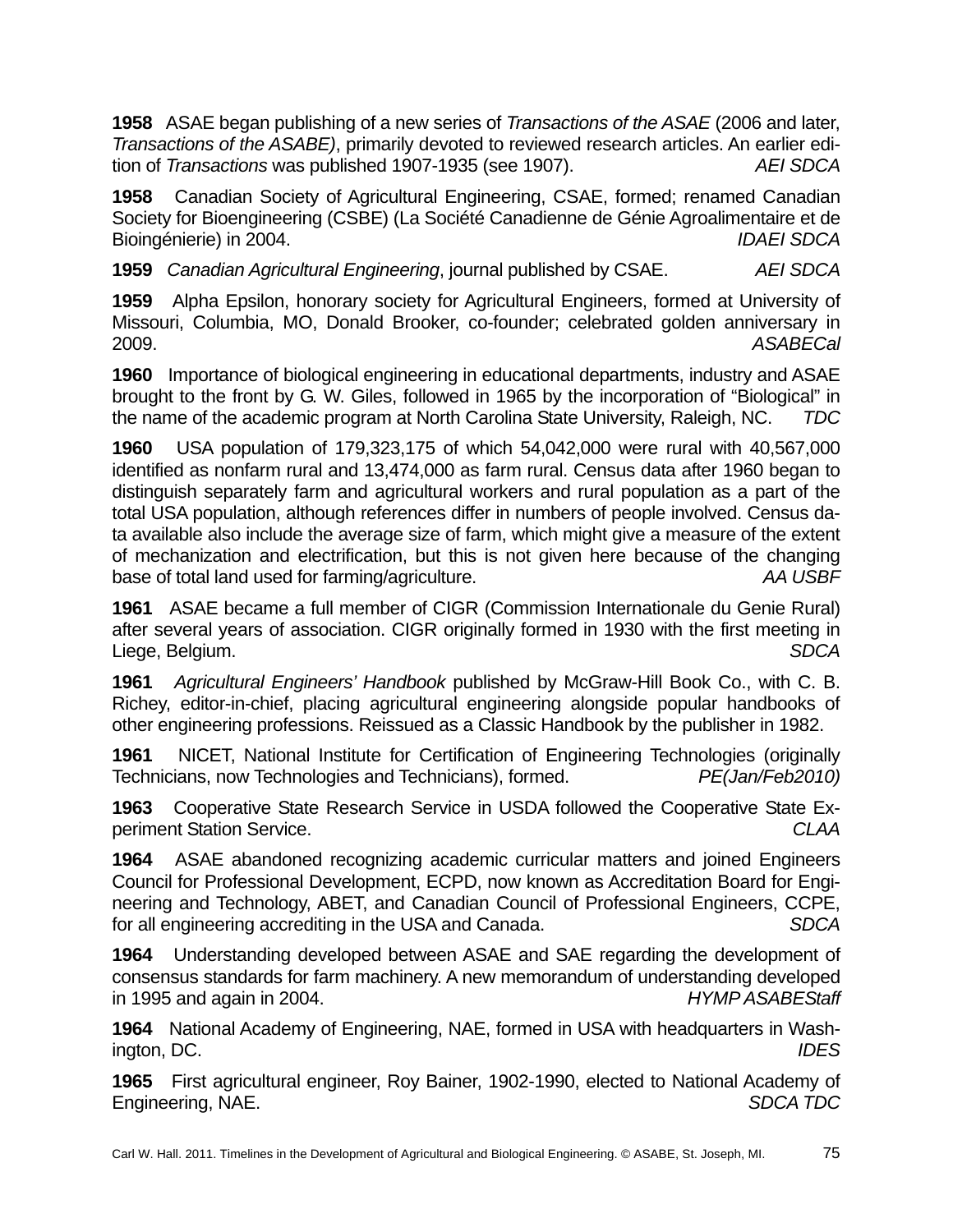**1965** Consumer and Marketing Service succeeded the Agricultural Marketing Service in the USDA. *USDA* 

**1966** ASAE officially joined the American Standards Institute, ASI, the forerunner of the American National Standards Institute, ANSI. *ASABEStaff* 

**1967** Sixtieth annual ASAE meeting held at University of Saskatchewan, first ASAE meeting held outside of USA, at the invitation of CSAE. *AE(1967) ASABEStaff* 

**1968** Membership, Professional and Technical Councils established as units of Board of Directors of ASAE. *TDC* 

**1969** New headquarters building (11,000 sq. ft.) constructed by ASAE in St. Joseph, MI, dedicated in 1970 with an addition (6000 sq. ft.) to the headquarters building in 1979.

*HL2007 TDC* 

**1970** USA population of 203,211,926 with farm population of 9,762,000. *AS AA TWA*

**1970** Occupational Safety and Health Administration, OSHA, formed as a unit of the Department of Labor (USA). *SDCA* 

**1972** Discipline-oriented divisions in the USDA, with their line management authorities, eliminated in which the Agricultural Engineering Research Division was abolished. Agricultural engineers were dispersed in regional and area-wide interdisciplinary management system. *USDA* 

**1972** Earth Resources Technology Satellite launched to collect data on agriculture and natural resources with Earth Resource Observation System, EROS, as center for data, managed by U. S. Geological Survey. *AOAA*

**1973** American Consulting Engineers Council, ACEC, formed. *IDES* 

**1975** ASAE joined the Council for Agricultural Science and Technology, CAST. *SDCA* 

**1977** National Soil Erosion Research Laboratory, NSERL, funded by Congress, established at Purdue University to study and predict soil erosion by water. *RS(Feb2000)* 

**1979** Continuing education units, CEUs, approved by ASAE as a means of recognizing participation in meetings and for qualifying for continuing professional engineer's registration. *TDC* 

**1979** American Association of Engineering Societies, AAES, formed with headquarters in Washington, DC, incorporated several activities of the Engineers Joint Council, EJC, and the American Engineering Association, AEA. *TDC* 

**1980** Students in engineering societies participated in the WISE program (Washington Internship for Students of Engineering), with two ASAE interns, followed by others in following years. *TDC* 

**1980** ASAE began participating as a member of American Association of Engineering Societies (AAES). *TDC* 

**1980** USA population of 227,719,000 of which the farm population (as farm workers) is estimated at 6,051,000 (2.7 percent), illustrating, in part, the role of mechanization and electrification of agriculture, particularly since World War II *AS WA*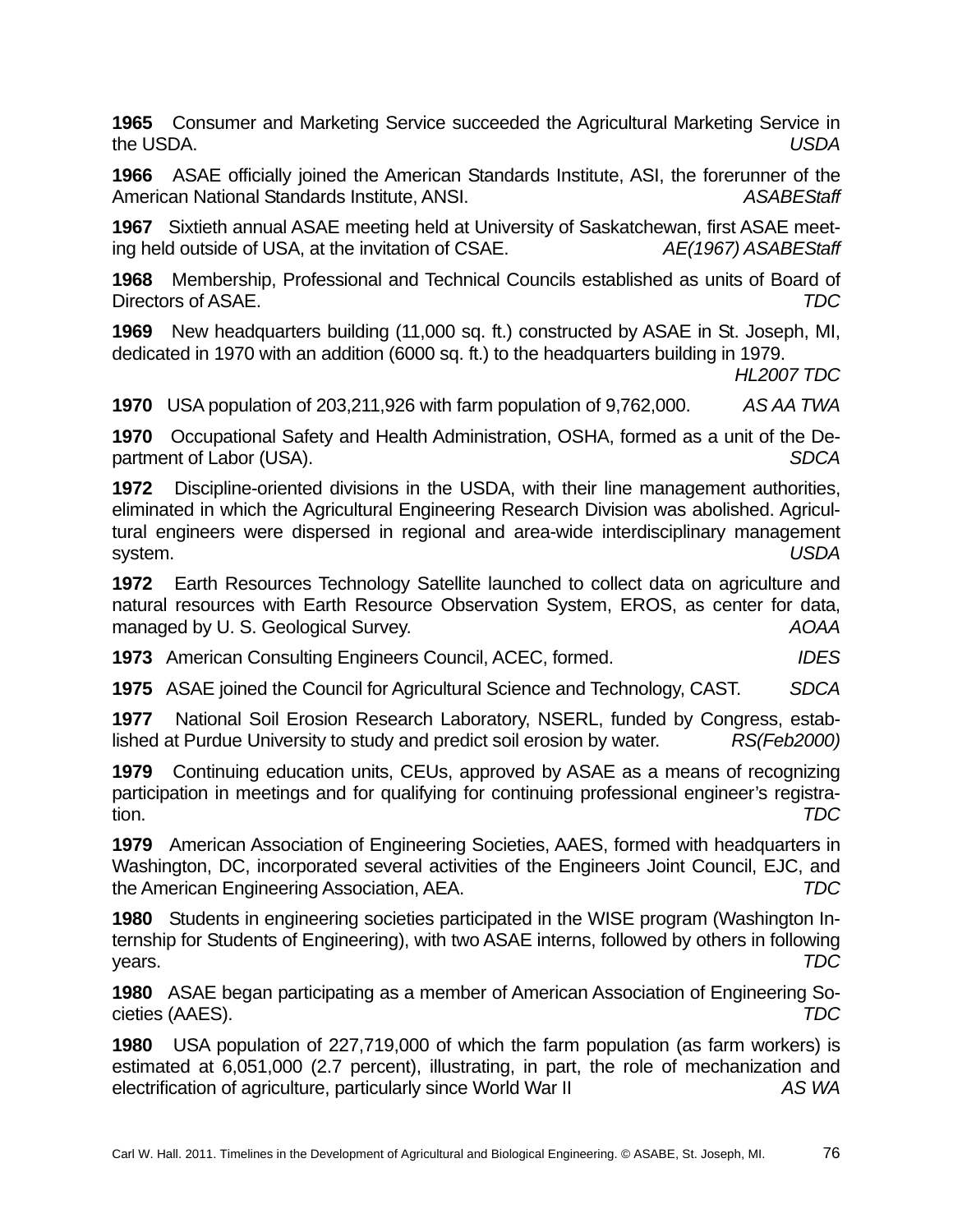**1980** International Commission of Agricultural Engineering, CIGR, held first meeting in USA hosted by ASAE and Michigan State University *TDC* 

**1981** Science and Education Administration, SEA (established in 1978) abolished and ARS and other units of USDA reestablished. *USDA* 

**1985** *Applied Engineering in Agriculture*, a new publication initiated by ASAE of peerreviewed, application-oriented articles, as contrasted with the research-oriented emphasis of *Transactions of the ASAE*. *TDC* 

**1986/1987** Agreement with the Canadian Society of Agricultural Engineering, CSAE, developed in a memorandum of understanding with ASAE. *ASABEStaff TDC* 

**1986** Organic act of the National Science Foundation, NSF, changed by Congress to provide authorization for engineering to be accorded equal status with the sciences. The organization of NSF was changed in 1981 on the basis of recommendations of the National Science Board, NSB, the governing body, to provide a Directorate for Engineering. *IDES* 

**1987** Roger Castenson named Executive Vice President of ASAE, serving until 1996. *TDC*

**1987** Standard Industrial Classification (SIC) Manual, including engineering and processing aspects of food, issued by Office of Management and Budget, Washington, DC. *WEFST* 

**1987** ASAE Foundation formed, following five years of development, with Robert H. Tweedy as president. *TDC* 

**1988** National Institute of Technology and Science, NIST, became the name of the former National Bureau of Standards, NBS, in the Department of Commerce (USA). *NIST* 

**1989** ASAE and CSAE held joint annual meeting in Quebec City, Canada. *TDC* 

**1990** USA population 249,975,000 of which the farm population involved in farming was 4,591,000 (1.8 percent). *AS WA*

**1992** American Institute for Medical and Biological Engineering, AIMBE, formed. Several ASAE members had leadership roles in the new organization. *IDES* 

**1993** Aquacultural Engineering Society formed, with Jaw-Kai Wang as first president, serving for two terms (1993-1995). *Personal correspondence* 

**1994** *Resource: Engineering and Technology for a Sustainable World*, a new publication replaced *Agricultural Engineering*, which was discontinued in 1993. *TDC* 

**1994** Professional Engineering Institute, PEI, formed as the first community of members in ASAE. *TDC* 

**1995** First issue of *Journal of Agricultural Safety and Health* published by ASAE.

**1995** Institute of Biological Engineering, IBE, formed as a separate organization with cooperation of ASAE *TDC*

**1996** ASAE changed from two to one international meeting per year, based on membership action of 1994. *RS3(1996)* 

**1996** Russell Hahn named Interim Executive Vice President of ASAE. *TDC* 

**1997** M. Melissa Moore named Executive Vice President of ASAE, serving until 2009. *TDC*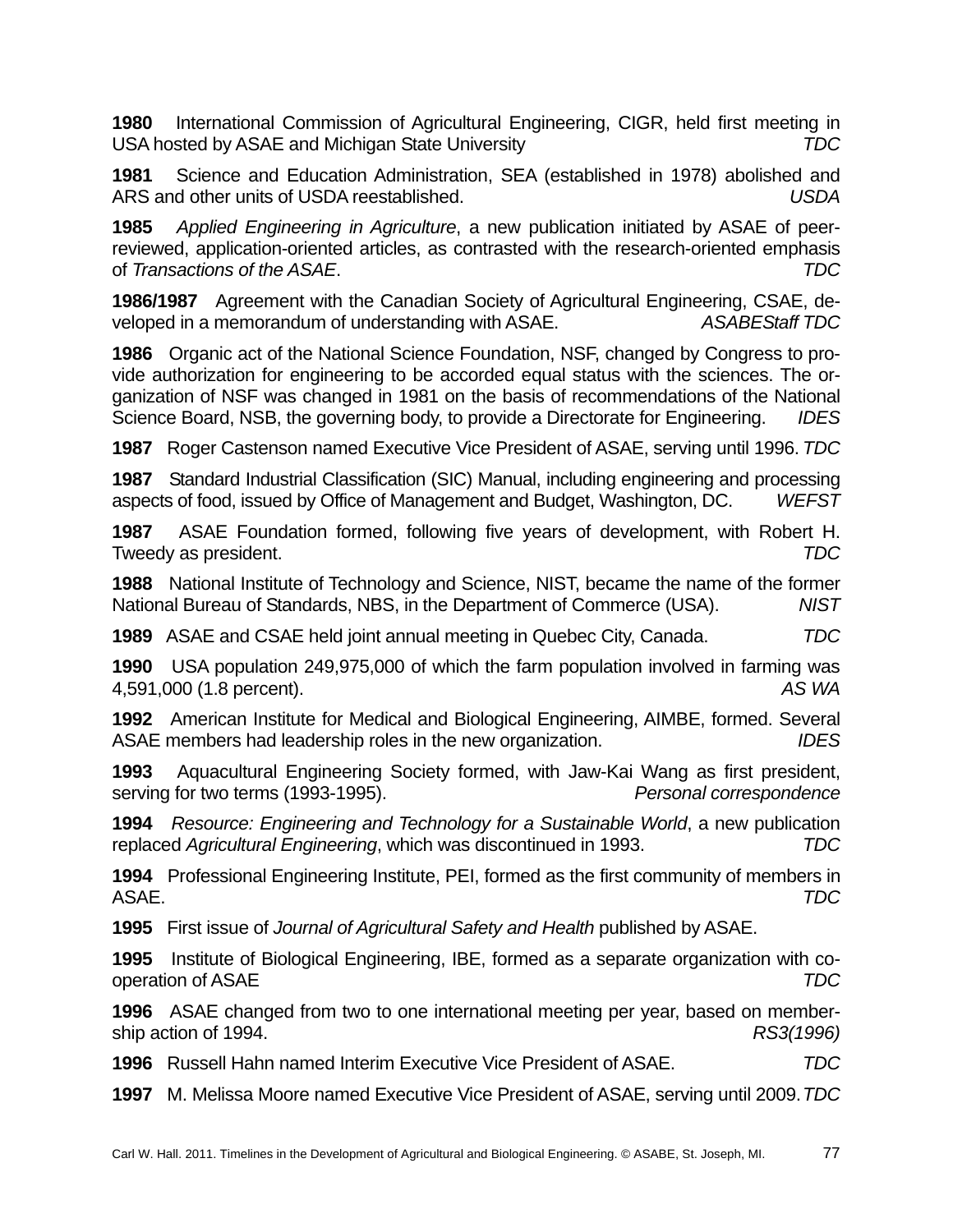**1997** New structure of organization of ASAE approved by the membership in which the Society would be governed by a 14-person Board of Directors and the operations managed by four coordinating councils: meetings, membership, publications, and standards. *TDC* 

**1999** Joint meeting of ASAE and CSAE held in Toronto, Canada. *TDC* 

**1999** *CIGR Handbook of Agricultural Engineering* (in five volumes) published by ASAE in conjunction with CIGR, Osamu Kitani, Editor-in-Chief. *ASABEStaff* 

**1999** National Academy of Engineering, NAE, issued report *Top 20 Engineering Achievements of the 20th Century*, including agricultural mechanization, electrification, and household appliances. *GEA TDC* 

**2000** USA population of 281,421,906. The farm population was not separately listed. *WA* 

**2001** Electronic access to all current standards provided to ASABE members; electronic communications developed for several committees and council known as eForums by 2007. *ASABEStaff* 

**2001** ASAE Online Technical Library launched providing full-text publications to members and subscribing libraries. *ASABEStaff* 

**2002** 3-A Sanitary Standards, Inc. (3-A SSI), including FDA and USDA, as well as other groups involved in public health, now headquartered in McLean, VA. *ASSI* 

**2002** Biological Engineering Division established in ASAE. *TDC* 

**2002** Cooperative agreement with the Indian Society of Agricultural Engineers, ISAE. *ASABEStaff TDC* 

**2002** Association of Overseas Chinese Agricultural, Biological and Food Engineers, AO-CABFE, agreement with ASAE developed. *ASABEStaff* 

**2002** *Biosystems Engineering*, a monthly periodical, introduced as a publication of the Silsoe Research Institution, UK (formerly *Journal of Agricultural Engineering Research;* first issue was vol. 81, no. 1,) published by Academic Press and later by Elsevier Science, Ltd., UK. *SD* 

**2002** International Meeting of ASAE in cooperation with CIGR in Chicago, IL. *TDC* 

**2003** Ergonomics, Safety, and Health Division of ASAE formed incorporating several society activities, including the safety committee formed in 1954 *TDC* 

**2003** The 50th Edition of the *ASAE Standards Book* printed and distributed. *ASABEStaff* 

**2004** International meeting of ASAE and CSAE held at Ottawa, Canada, hosted by CSAE, further strengthening the joint activities of the American Society of Agricultural Engineers and the Canadian Society of Agricultural Engineering. *TDC* 

**2004** Canadian Society of Agricultural Engineering, CSAE, became the Canadian Society for Bioengineering, CSBE (La Société Canadienne de Génie Agroalimentaire et de Bioingénierie, SCGAB). *ASABEStaff* 

**2004** Chinese Society of Agricultural Engineers, CSAE, signed memorandum of understanding with ASAE for exchange of information. *ASABEStaff*